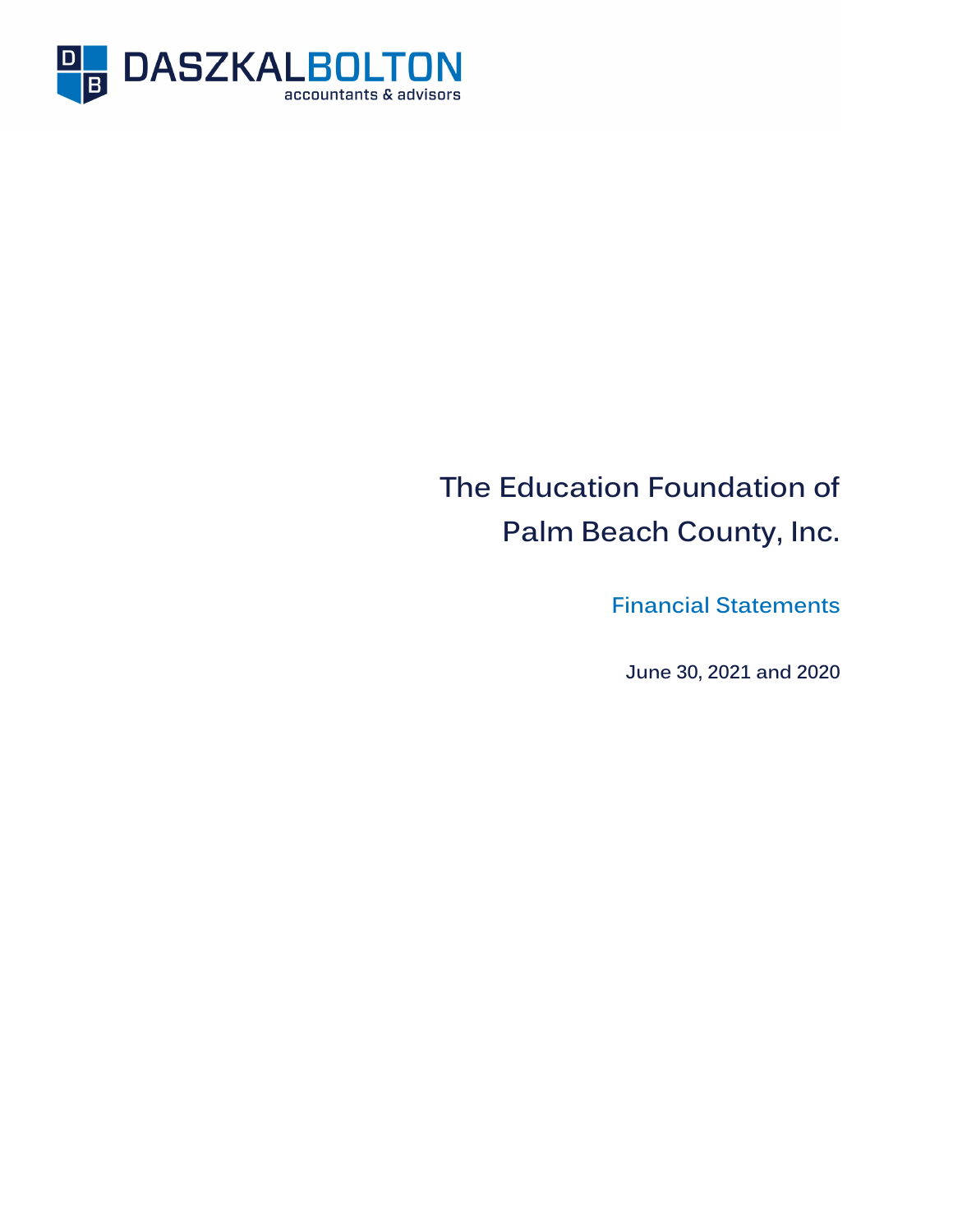# **Table of Contents**

| Financial Statements: |  |
|-----------------------|--|
|                       |  |
|                       |  |
|                       |  |
|                       |  |
|                       |  |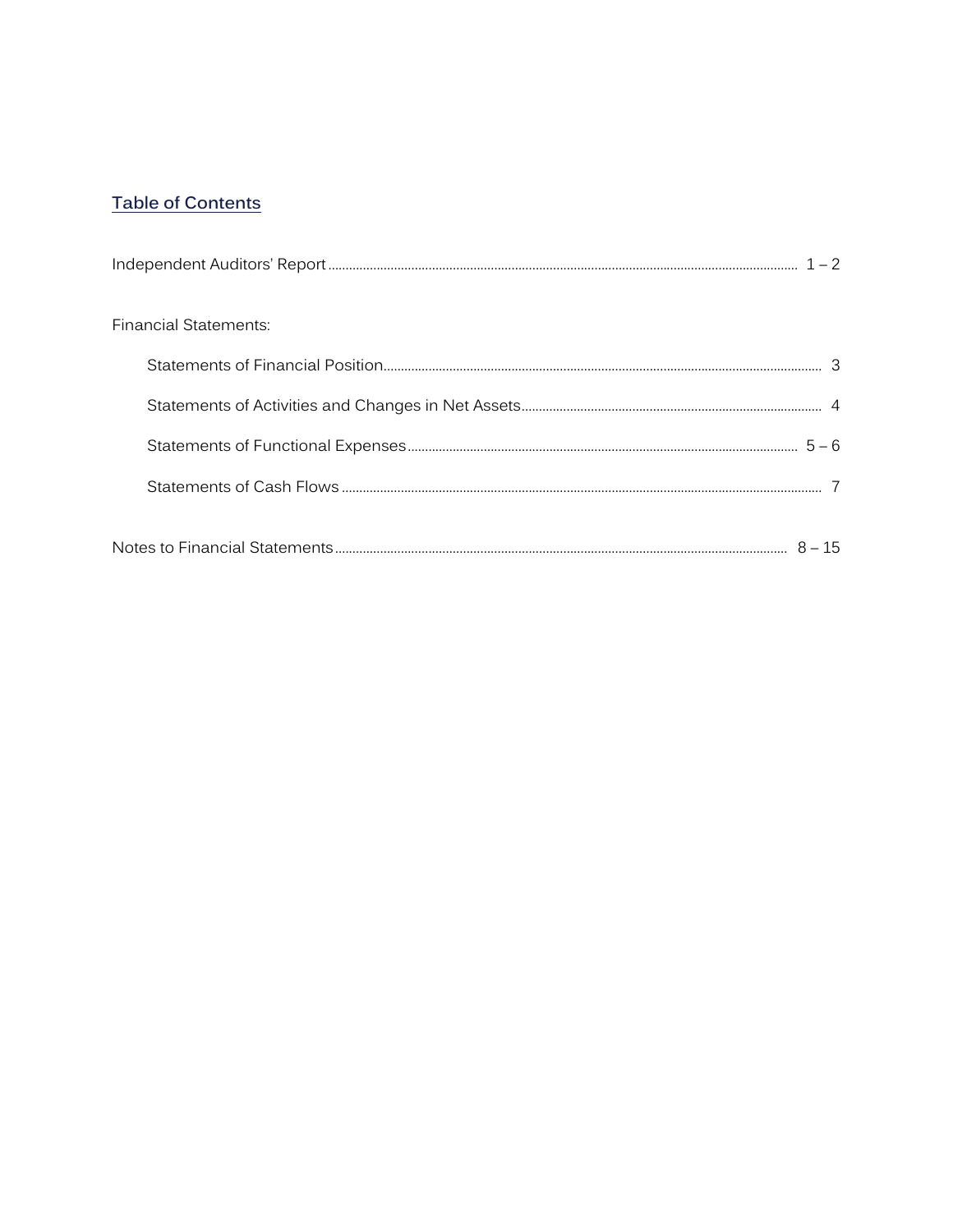

# **Independent Auditors' Report**

To the Board of Directors The Education Foundation of Palm Beach County, Inc. Boynton Beach, Florida

We have audited the accompanying financial statements of The Education Foundation of Palm Beach County, Inc. (the "Organization"), which comprise the statement of financial position at June 30, 2021, and the related statements of activities and changes in net assets, functional expenses and cash flows for the year then ended, and the related notes to the financial statements.

#### **Management's Responsibility for the Financial Statements**

Management is responsible for the preparation and fair presentation of these financial statements in accordance with accounting principles generally accepted in the United States of America; this includes the design, implementation, and maintenance of internal control relevant to the preparation and fair presentation of financial statements that are free from material misstatement, whether due to fraud or error.

#### **Auditors' Responsibility**

Our responsibility is to express an opinion on these financial statements based on our audit. We conducted our audit in accordance with auditing standards generally accepted in the United States of America. Those standards require that we plan and perform the audits to obtain reasonable assurance about whether the financial statements are free from material misstatement.

An audit involves performing procedures to obtain audit evidence about the amounts and disclosures in the financial statements. The procedures selected depend on the auditors' judgment, including the assessment of the risks of material misstatement of the financial statements, whether due to fraud or error. In making those risk assessments, the auditor considers internal control relevant to the entity's preparation and fair presentation of the financial statements in order to design audit procedures that are appropriate in the circumstances, but not for the purpose of expressing an opinion on the effectiveness of the entity's internal control. Accordingly, we express no such opinion. An audit also includes evaluating the appropriateness of accounting policies used and the reasonableness of significant accounting estimates made by management, as well as evaluating the overall presentation of the financial statements.

We believe that the audit evidence we have obtained is sufficient and appropriate to provide a basis for our audit opinion.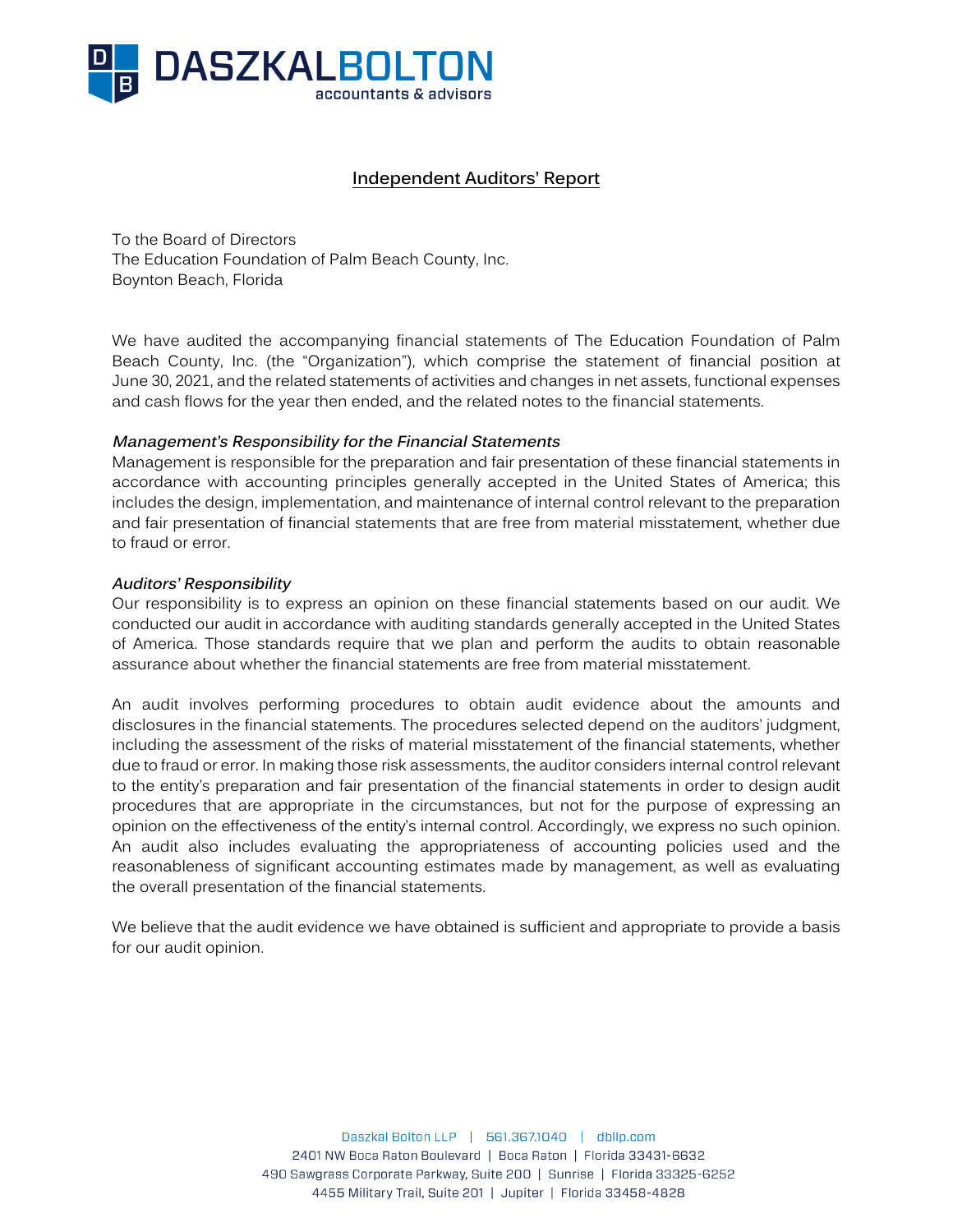#### Continued from previous page

#### **Opinion**

In our opinion, the financial statements referred to above present fairly, in all material respects, the financial position of the Organization at June 30, 2021, and the changes in its net assets and its cash flows for the year then ended in accordance with accounting principles generally accepted in the United States of America.

absoged Balton LLP

Boca Raton, Florida February 1, 2022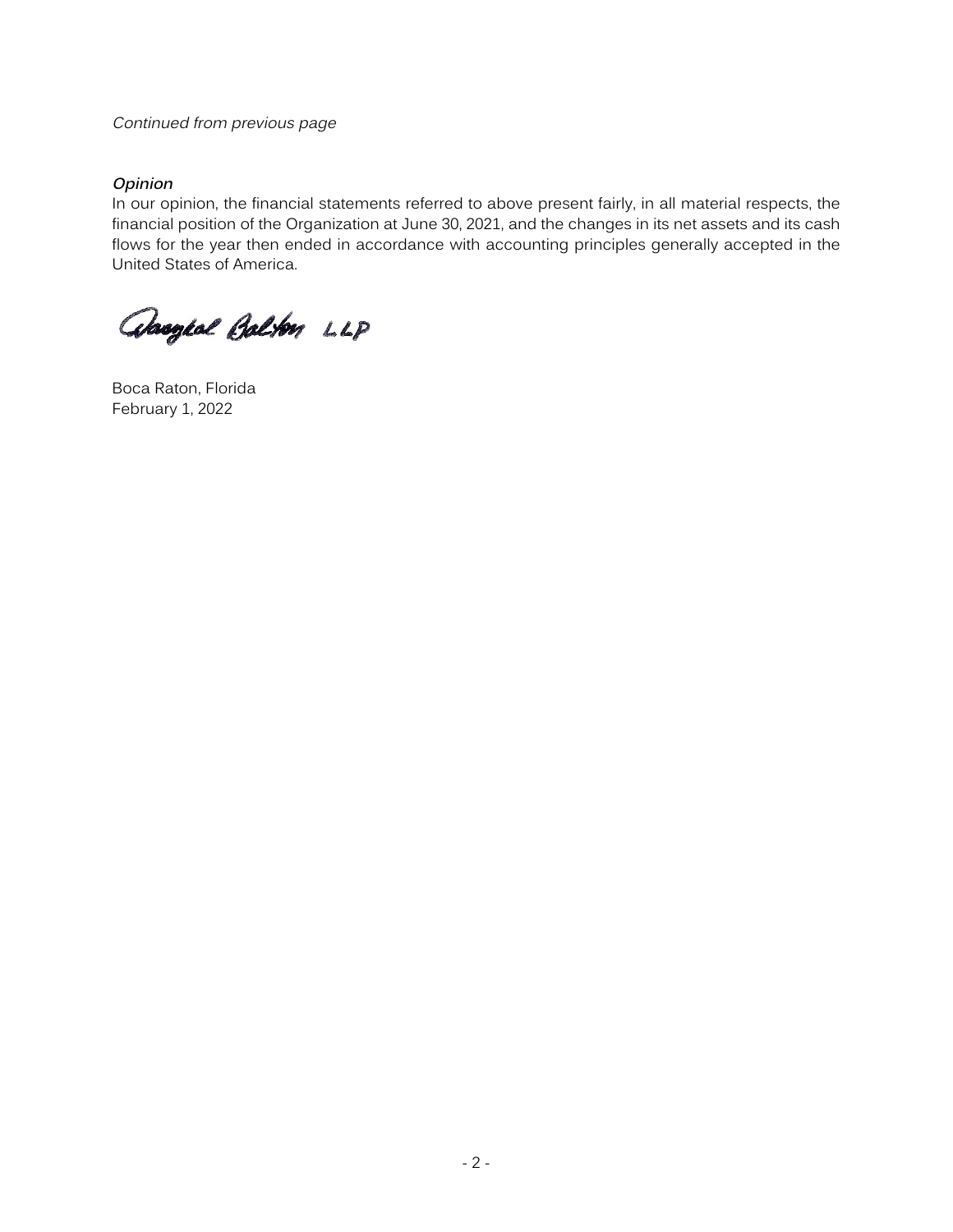# **The Education Foundation of Palm Beach County, Inc. Statements of Financial Position**

**June 30, 2021 and 2020**

# **Assets**

|                                          |                                               | 2021      |                                               | 2020      |
|------------------------------------------|-----------------------------------------------|-----------|-----------------------------------------------|-----------|
| Current assets:                          |                                               |           |                                               |           |
| Cash                                     | $\mathfrak{P}$                                | 2,732,449 | \$                                            | 2,420,531 |
| Contributions and grants receivable, net |                                               |           |                                               | 72,029    |
| Supplies inventory                       |                                               | 601,044   |                                               | 474,785   |
| Total current assets                     |                                               | 3,333,493 |                                               | 2,967,345 |
| Long-term assets:                        |                                               |           |                                               |           |
| Investments                              |                                               | 354,509   |                                               | 315,874   |
| Other assets                             |                                               | 85,187    |                                               | 94,269    |
| Property and equipment, net              |                                               | 54,574    |                                               | 1,881     |
| Total long-term assets                   |                                               | 494,270   |                                               | 412,024   |
| Total assets                             | \$                                            | 3,827,763 | \$                                            | 3,379,369 |
| <b>Liabilities and Net Assets</b>        |                                               |           |                                               |           |
| <b>Current liabilities:</b>              |                                               |           |                                               |           |
| Accounts payable                         | $\mathfrak{P}$                                | 1,938     | \$                                            | 70,371    |
| Accrued expenses and other liabilities   |                                               | 37,131    |                                               | 22,948    |
| Pass-through funds payable               |                                               | 1,194,720 |                                               | 1,105,633 |
| Notes payable, current                   |                                               |           |                                               | 34,945    |
| <b>Total current liabilities</b>         |                                               | 1,233,789 |                                               | 1,233,897 |
| Long-term liabilities:                   |                                               |           |                                               |           |
| Notes payable, non-current               |                                               |           |                                               | 54,914    |
| <b>Total liabilities</b>                 |                                               | 1,233,789 |                                               | 1,288,811 |
| Net assets:                              |                                               |           |                                               |           |
| Without donor restriction                |                                               | 1,756,878 |                                               | 1,071,648 |
| With donor restriction                   |                                               | 837,096   |                                               | 1,018,910 |
| Total net assets                         |                                               | 2,593,974 |                                               | 2,090,558 |
| Total liabilities and net assets         | $\, \, \raisebox{12pt}{$\scriptstyle \circ$}$ | 3,827,763 | $\, \, \raisebox{12pt}{$\scriptstyle \circ$}$ | 3,379,369 |

See accompanying notes to financial statements.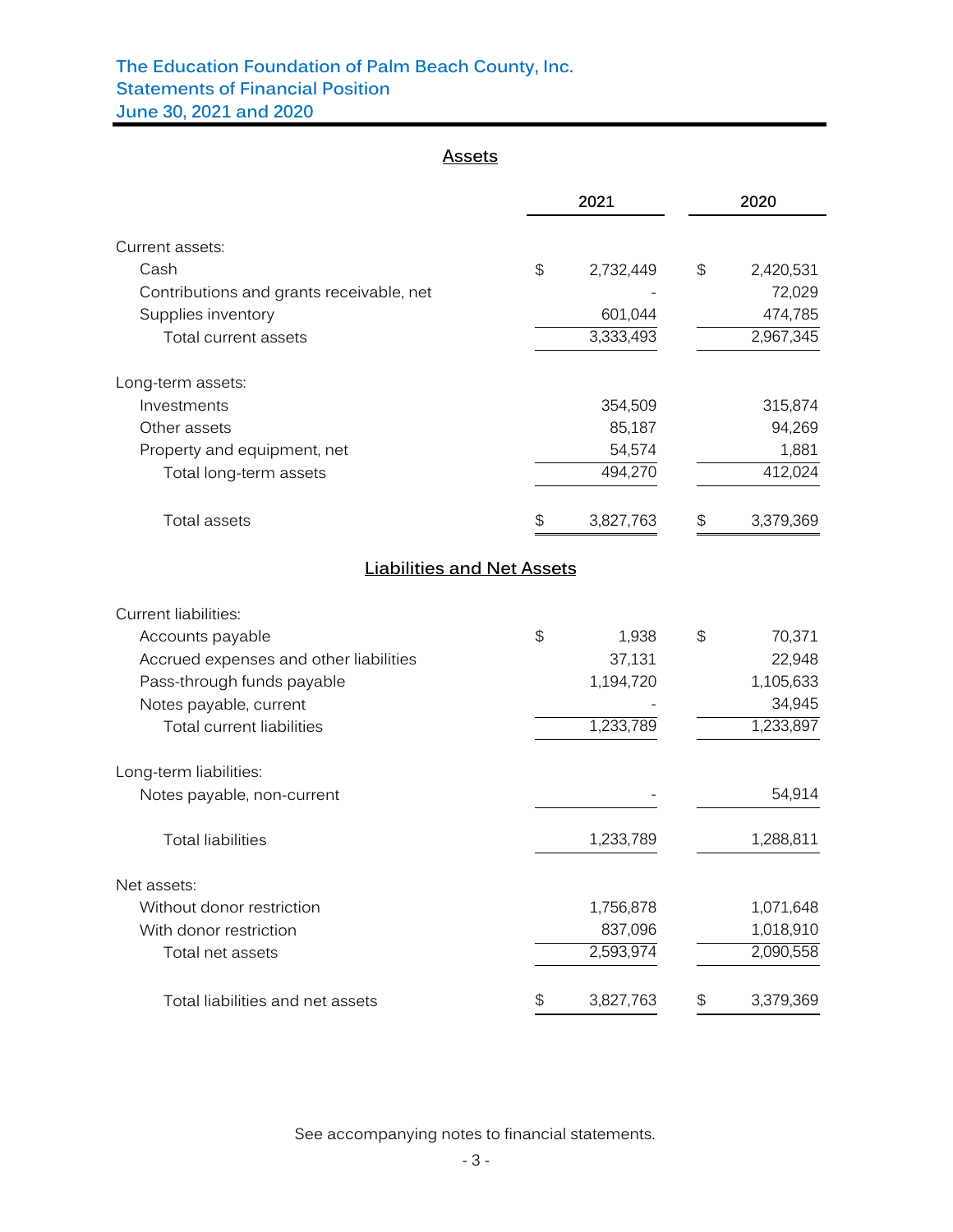#### **The Education Foundation of Palm Beach County, Inc. Statements of Activities and Changes in Net Assets For the Years Ended June 30, 2021 and 2020**

|                                                | Year Ended June 30, 2021 |                          |      |                          | Year Ended June 30, 2020 |         |                          |    |                          |                 |  |
|------------------------------------------------|--------------------------|--------------------------|------|--------------------------|--------------------------|---------|--------------------------|----|--------------------------|-----------------|--|
|                                                | Without                  |                          | With |                          |                          | Without |                          |    | With                     |                 |  |
|                                                |                          | <b>Donor Restriction</b> |      | <b>Donor Restriction</b> | <b>Total</b>             |         | <b>Donor Restriction</b> |    | <b>Donor Restriction</b> | <b>Total</b>    |  |
| Support and revenue:                           |                          |                          |      |                          |                          |         |                          |    |                          |                 |  |
| Contributions and grants                       | \$                       | 1,002,356                | \$   | 437,280                  | \$1,439,636              | \$      | 711,373                  | \$ | 1,657,576                | 2,368,949<br>\$ |  |
| In-kind contributions and contributed services |                          | 12,000                   |      | 1,181,846                | 1,193,846                |         | 22,680                   |    | 668,516                  | 691,196         |  |
| Paycheck protection program loan forgiveness   |                          | 89,859                   |      |                          | 89,859                   |         |                          |    |                          |                 |  |
| Other income                                   |                          | 11.417                   |      | 21,462                   | 32,879                   |         | 30,434                   |    | 24,206                   | 54,640          |  |
| Net assets released from restriction           |                          | 1,822,402                |      | (1,822,402)              |                          |         | 2,065,390                |    | (2,065,390)              |                 |  |
| Total support and revenue                      |                          | 2,938,034                |      | (181, 814)               | 2,756,220                |         | 2,829,877                |    | 284,908                  | 3,114,785       |  |
| Expenses:                                      |                          |                          |      |                          |                          |         |                          |    |                          |                 |  |
| Program services:                              |                          |                          |      |                          |                          |         |                          |    |                          |                 |  |
| <b>Career Education</b>                        |                          | 270,652                  |      |                          | 270,652                  |         | 296,082                  |    |                          | 296,082         |  |
| Go Teach                                       |                          | 115,931                  |      |                          | 115,931                  |         | 98,279                   |    |                          | 98,279          |  |
| Academic Improvement / AVID                    |                          | 70,339                   |      |                          | 70,339                   |         | 85,525                   |    |                          | 85,525          |  |
| Red Apple Store                                |                          | 318,479                  |      |                          | 318,479                  |         | 998,761                  |    |                          | 998,761         |  |
| Other programs                                 |                          | 1,018,069                |      |                          | 1,018,069                |         | 711,153                  |    |                          | 711,153         |  |
| Total program services                         |                          | 1,793,470                |      |                          | 1,793,470                |         | 2,189,800                |    |                          | 2,189,800       |  |
| Management and general                         |                          | 268,857                  |      |                          | 268,857                  |         | 266,278                  |    |                          | 266,278         |  |
| Development                                    |                          | 190,477                  |      |                          | 190,477                  |         | 222,366                  |    |                          | 222,366         |  |
| Total expenses                                 |                          | 2,252,804                |      |                          | 2,252,804                |         | 2,678,444                |    |                          | 2,678,444       |  |
| Changes in net assets                          |                          | 685,230                  |      | (181, 814)               | 503,416                  |         | 151,433                  |    | 284,908                  | 436,341         |  |
| Net assets at beginning of year                |                          | 1,071,648                |      | 1,018,910                | 2,090,558                |         | 920,215                  |    | 734,002                  | 1,654,217       |  |
| Net asset at end of year                       | \$                       | 1,756,878                | \$   | 837,096                  | \$2,593,974              | \$      | 1,071,648                | \$ | 1,018,910                | 2,090,558<br>\$ |  |

See accompanying notes to financial statements.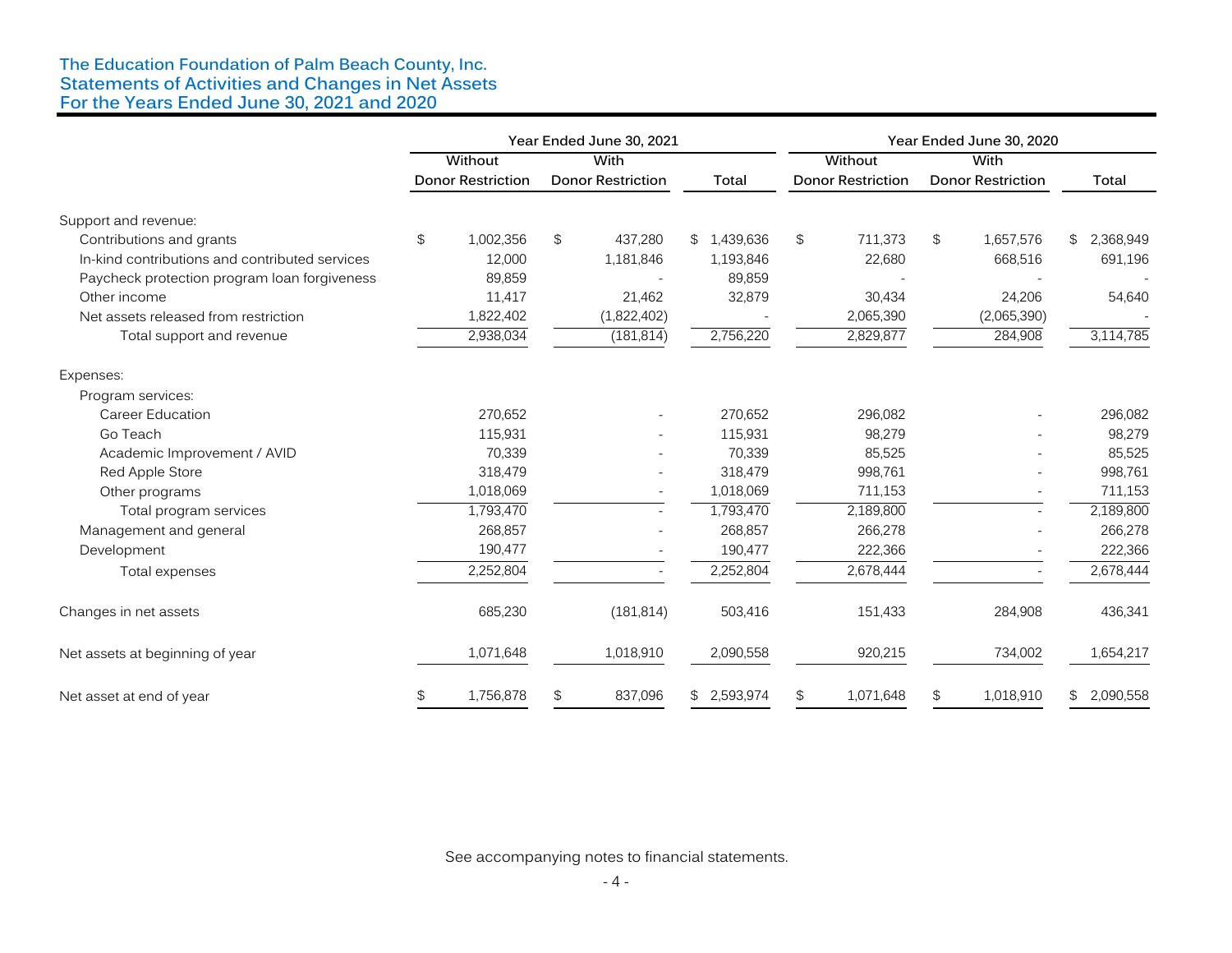#### **The Education Foundation of Palm Beach County, Inc. Statement of Functional Expenses For the Year Ended June 30, 2021**

|                                | <b>Program Services</b> |                                |                                |                |                          |               | <b>Support Services</b> |                                            |               |  |
|--------------------------------|-------------------------|--------------------------------|--------------------------------|----------------|--------------------------|---------------|-------------------------|--------------------------------------------|---------------|--|
|                                | Career                  |                                | Red Apple<br>Other<br>Academic |                |                          | Management    |                         |                                            |               |  |
|                                | Education               | Go Teach                       | Improvement                    | Store          | Programs                 | Total         | and General             | Development                                | Total         |  |
| Digital inclusion              | \$<br>$\sim$            | \$<br>$\overline{\phantom{a}}$ | $\mathfrak{P}$                 | $\mathfrak{S}$ | 886,393<br>\$            | 886,393<br>\$ | $\mathfrak{P}$          | $\mathfrak{L}$<br>$\overline{\phantom{a}}$ | 886,393<br>\$ |  |
| Payroll wages                  |                         |                                | 693                            | 144,789        | 123,806                  | 269,288       | 169,374                 | 147,348                                    | 586,010       |  |
| Program management             | 165,498                 | 13,063                         |                                | 3,200          | $\qquad \qquad -$        | 181,761       |                         | $\overline{\phantom{a}}$                   | 181,761       |  |
| School supplies                |                         |                                | $\overline{\phantom{a}}$       | 144,387        | $\sim$                   | 144,387       |                         | $\overline{\phantom{a}}$                   | 144,387       |  |
| Contract labor                 | 102,500                 | 3,000                          | 13,375                         | 325            | ۰.                       | 119,200       |                         | $\overline{\phantom{a}}$                   | 119,200       |  |
| Grants and awards              | 500                     | 98,068                         |                                |                | $\qquad \qquad -$        | 98,568        | 12,000                  | 605                                        | 111,173       |  |
| Professional fees              |                         |                                |                                |                | $\qquad \qquad -$        |               | 46,090                  | 16,062                                     | 62,152        |  |
| Conferences and training       | 2,154                   | 1,800                          | 44,945                         | 112            |                          | 49,011        | 1,307                   | 5,703                                      | 56,021        |  |
| Programs supplies              |                         | $\overline{\phantom{0}}$       | 11,326                         | 1,769          | 5,030                    | 18,125        | 8,236                   |                                            | 26,361        |  |
| Other expenses                 |                         |                                |                                | 706            |                          | 706           | 18,116                  |                                            | 18,822        |  |
| Membership dues                |                         |                                |                                |                | ٠                        |               | 4,599                   | 9,575                                      | 14,174        |  |
| Insurance                      |                         |                                | $\sim$                         | 5,612          |                          | 5,612         | 6,391                   |                                            | 12,003        |  |
| Marketing                      |                         |                                |                                |                | 2,840                    | 2,840         | 281                     | 8,084                                      | 11,205        |  |
| Printing, postage and supplies |                         |                                |                                | 4,144          |                          | 4,144         | 2,409                   | 897                                        | 7,450         |  |
| Depreciation expense           |                         |                                | $\sim$                         | 4,816          | $\overline{\phantom{a}}$ | 4,816         |                         | $\overline{\phantom{a}}$                   | 4,816         |  |
| Program equipment              |                         |                                | $\overline{\phantom{a}}$       | 4,534          | $\qquad \qquad -$        | 4,534         |                         |                                            | 4,534         |  |
| Occupancy costs                |                         |                                | $\sim$                         | 4,085          | ٠                        | 4,085         | 54                      |                                            | 4,139         |  |
| <b>Banquets</b>                |                         |                                |                                |                |                          |               |                         | 2,203                                      | 2,203         |  |
|                                | 270,652                 | 115,931<br>\$                  | 70,339<br>\$                   | 318,479<br>\$  | \$1,018,069              | \$1,793,470   | 268,857<br>\$           | 190,477<br>\$                              | \$2,252,804   |  |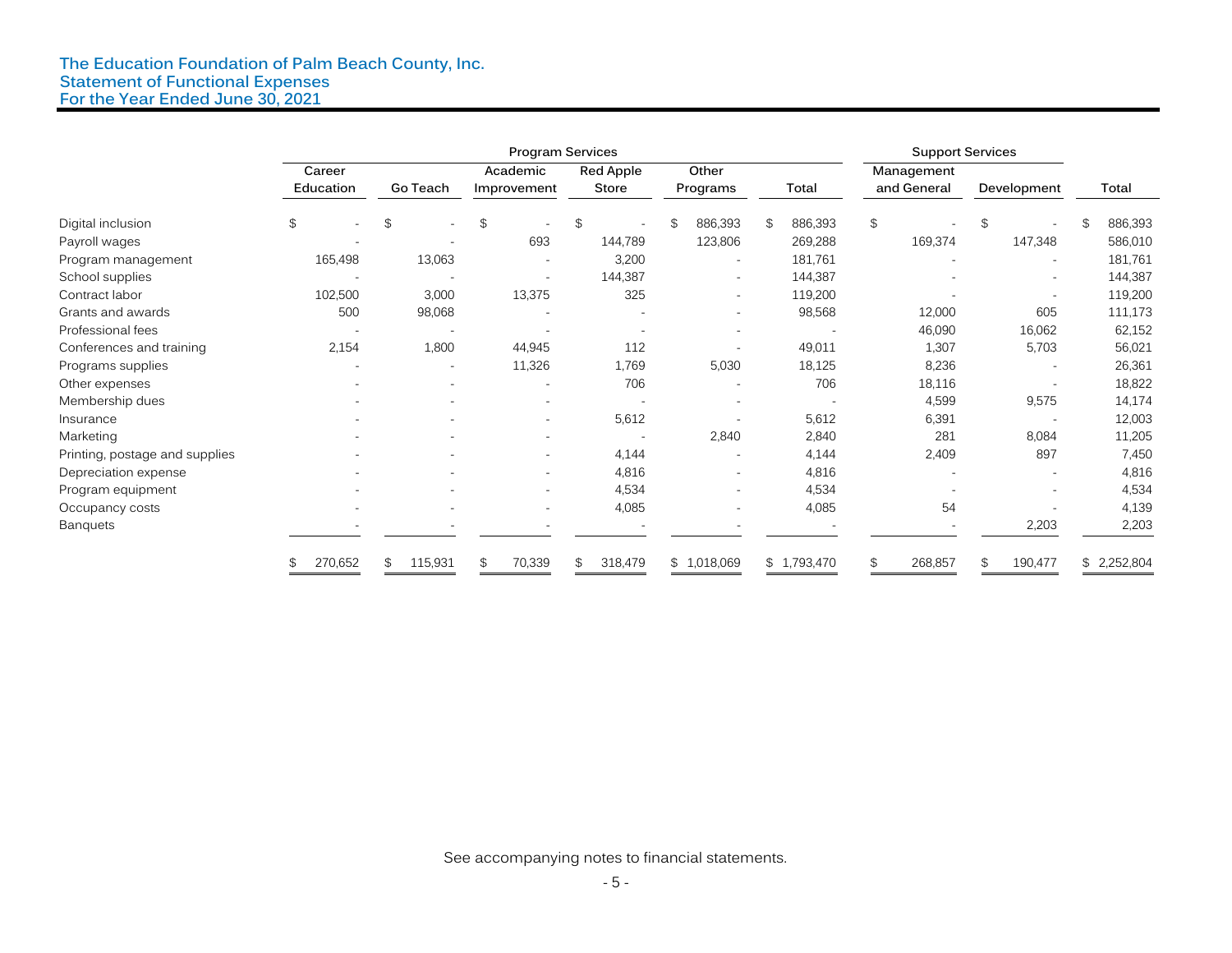#### **The Education Foundation of Palm Beach County, Inc. Statement of Functional Expenses For the Year Ended June 30, 2020**

|                                | <b>Program Services</b>  |                                            |                |                          |                          | <b>Support Services</b> |               |               |             |
|--------------------------------|--------------------------|--------------------------------------------|----------------|--------------------------|--------------------------|-------------------------|---------------|---------------|-------------|
|                                | Career                   |                                            | Academic       | Red Apple                | Other                    |                         | Management    |               |             |
|                                | Education                | Go Teach                                   | Improvement    | Store                    | Programs                 | <b>Total</b>            | and General   | Development   | Total       |
| School supplies                | \$                       | $\mathfrak{L}$<br>$\overline{\phantom{a}}$ | $\mathfrak{P}$ | 623,178<br>\$            | 1,709<br>\$              | 624,887<br>\$           | \$            | \$            | 624,887     |
| Payroll wages                  | 5,246                    |                                            | 14,490         | 153,114                  | 113,000                  | 285,850                 | 144,285       | 144,243       | 574,378     |
| Contract labor                 | 29,939                   | 495                                        | 1,539          |                          | 515,292                  | 547,265                 |               |               | 547,265     |
| Programs supplies              |                          | $\overline{\phantom{a}}$                   | 16,070         | 177,000                  | $\overline{\phantom{a}}$ | 193,070                 | 705           |               | 193,775     |
| Program equipment              | 178,130                  |                                            |                | 6,455                    |                          | 184,585                 |               |               | 184,585     |
| Grants and awards              | $\overline{a}$           | 91,093                                     |                | $\overline{a}$           |                          | 91,093                  |               | 16,337        | 107,430     |
| Classroom materials            | 15,997                   |                                            | 6,988          | $\overline{\phantom{a}}$ | 70,940                   | 93,925                  |               |               | 93,925      |
| Conferences and training       | 16,966                   |                                            | 41,438         |                          |                          | 58,404                  | 6,564         | 3,158         | 68,126      |
| Program management             | 42,804                   | 4,191                                      | 5,000          | 2,882                    | 10,212                   | 65,089                  | 2,356         |               | 67,445      |
| Professional fees              | 7,000                    |                                            |                |                          |                          | 7,000                   | 33,115        | 5,542         | 45,657      |
| Printing, postage and supplies | $\overline{\phantom{a}}$ | 2,500                                      |                | 13,686                   |                          | 16,186                  | 20,502        | 3,661         | 40,349      |
| Marketing                      |                          |                                            |                | 1,591                    |                          | 1,591                   | 524           | 34,058        | 36,173      |
| Other expenses                 |                          |                                            |                | 2,551                    |                          | 2,551                   | 24,540        |               | 27,091      |
| Occupancy costs                |                          |                                            |                | 5,299                    |                          | 5,299                   | 12,000        |               | 17,299      |
| Membership dues                |                          |                                            |                |                          |                          |                         | 7,219         | 7,187         | 14,406      |
| Bad debt expense               |                          |                                            |                |                          |                          |                         | 10,000        |               | 10,000      |
| Depreciation expense           |                          |                                            | ٠              | 9,901                    | $\overline{\phantom{a}}$ | 9,901                   |               |               | 9,901       |
| Insurance                      |                          |                                            |                | 3,104                    |                          | 3,104                   | 4,468         | 731           | 8,303       |
| <b>Banquets</b>                |                          |                                            |                |                          |                          |                         |               | 7,449         | 7,449       |
|                                | 296,082<br>\$            | 98,279<br>\$                               | 85,525<br>\$   | 998,761<br>\$            | \$<br>711,153            | \$2,189,800             | \$<br>266,278 | 222,366<br>\$ | \$2,678,444 |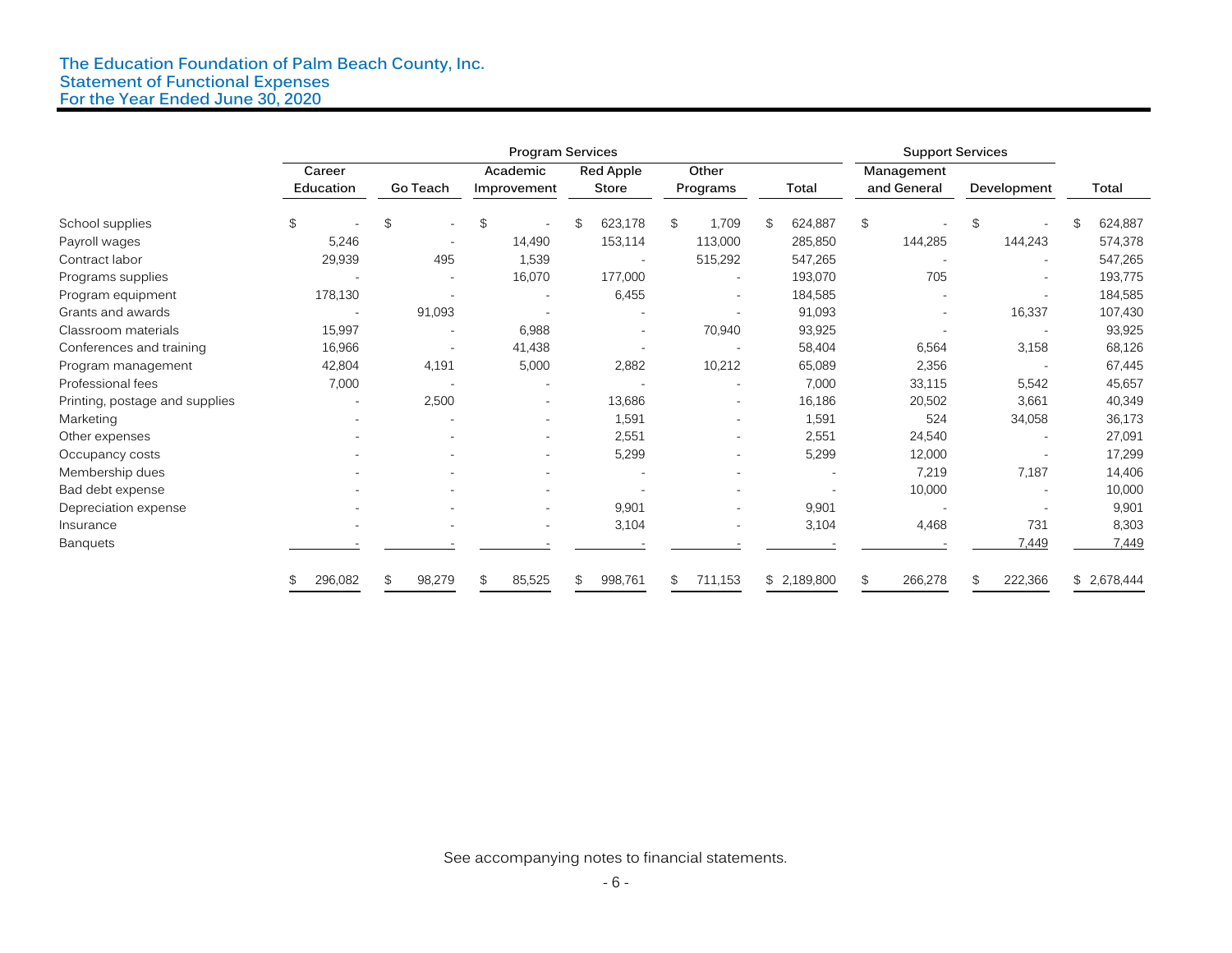# **The Education Foundation of Palm Beach County, Inc.**

**Statements of Cash Flows**

**For the Years Ended June 30, 2021 and 2020**

|                                               | 2021            | 2020            |
|-----------------------------------------------|-----------------|-----------------|
| Cash flows from operating activities:         |                 |                 |
| Change in net assets                          | \$<br>503,416   | \$<br>436,341   |
| Adjustments to reconcile change in net assets |                 |                 |
| to net cash provided by operating activities: |                 |                 |
| Paycheck protection program loan forgiveness  | (89, 859)       |                 |
| Depreciation                                  | 4,753           | 9,901           |
| <b>Bad debt</b>                               |                 | 10,000          |
| Changes in operating assets and liabilities:  |                 |                 |
| Contributions and grants receivable           | 72,029          | 69,479          |
| Supplies inventory                            | (126, 259)      | (33, 338)       |
| Other assets                                  | (29, 553)       | (90, 195)       |
| Accounts payable and accrued expenses         | (54,250)        | 61,324          |
| Pass-through funds payable                    | 89,087          | 158,781         |
| Net cash provided by operating activities     | 369,364         | 622,293         |
| Cash flows from investing activities          |                 |                 |
| Purchases of property and equipment           | (57, 446)       |                 |
| Net cash used in investing activities         | (57, 446)       |                 |
| Cash flows from financing activities:         |                 |                 |
| Borrowings on note payable                    |                 | 89,859          |
| Net cash provided by financing activities     |                 | 89,859          |
| Increase in cash                              | 311,918         | 712,152         |
| Cash, beginning of year                       | 2,420,531       | 1,708,379       |
| Cash, end of year                             | \$<br>2,732,449 | \$<br>2,420,531 |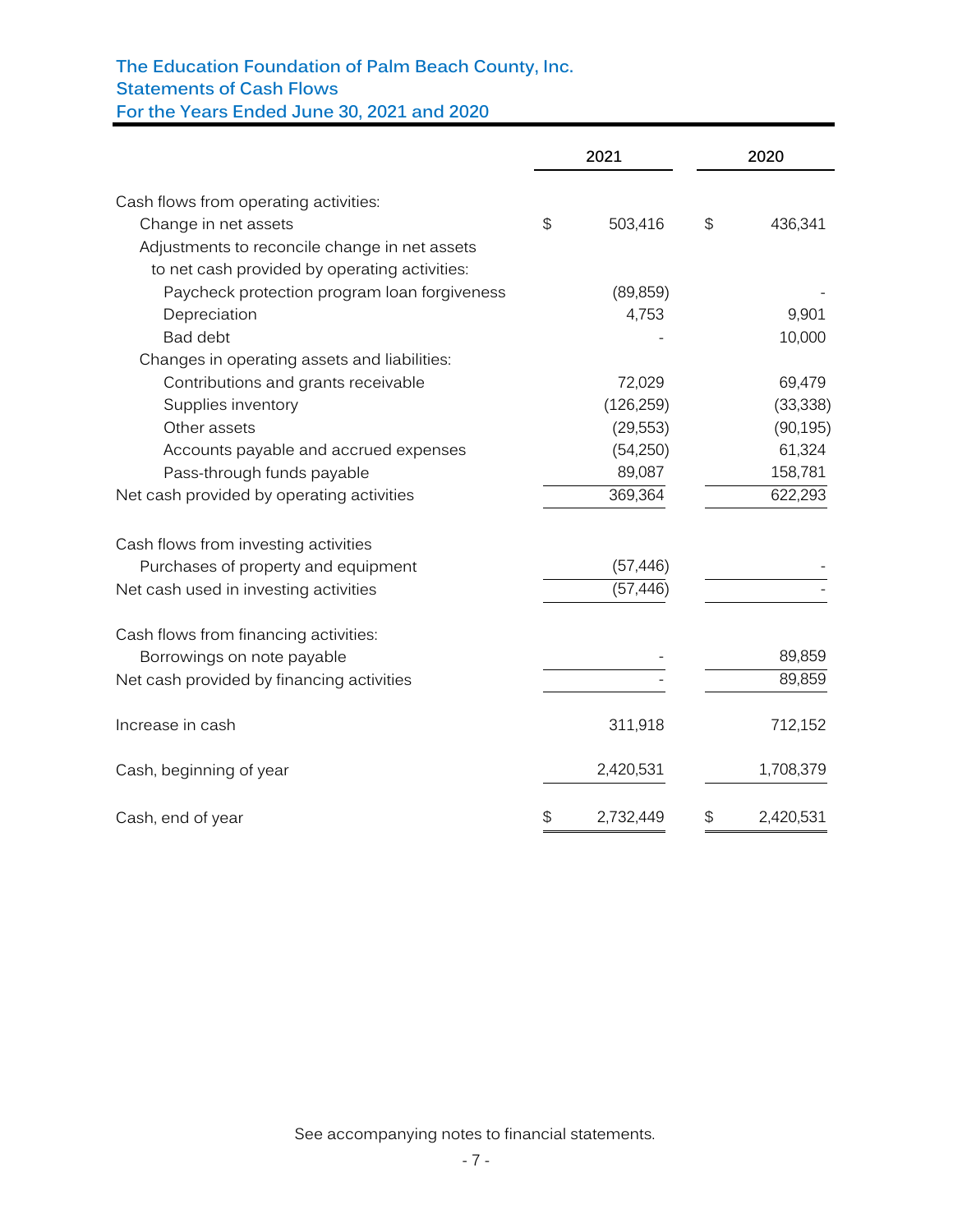# **Note 1 – Nature of Foundation**

The Education Foundation of Palm Beach County, Inc. (the "Foundation") is a nonprofit corporation established in 1984 by Palm Beach County business leaders to serve as the philanthropic support Foundation for K-12 public education. The Foundation partners closely with the School District of Palm Beach County and the greater business and charitable community to fund programs that close achievement gaps in learning and creative positive, measurable change for students. Through a unique matching grant program, the Foundation works with corporate and private investors to fund innovative projects and curriculum that improve literacy and grade-level performance, increase graduation rates, support STEM and career academies, target support to low-performing students and schools, and provide disadvantaged students with free school supplies throughout the year. The Foundation fosters excellence in teaching and leadership by funding direct classroom grants, recognizing educators who excel, and providing quality professional development.

# **Note 2 – Summary of Significant Accounting Policies**

#### **Basis of Presentation**

The Foundation's financial statements are prepared on the accrual basis of accounting in accordance with the provisions of Financial Accounting Standards Board in its Accounting Standards Update ("FASB ASU") 2016-14 Not-for-Profit Entitles (Topic 958): Presentation of Financial Statements of Not-for-Profit-Entities. Under FASB ASU 2016-14, the Foundation is required to report information regarding its financial position and activates according to two classes of net assets: net assets without donor restrictions and net assets with donor restrictions.

#### **Financial Statement Presentation**

Net assets, revenues, gains, and losses are classified based on the existence or absence of donor or grantor imposed restrictions. Accordingly, net assets and changes therein are classified and reported as follows:

- Net Assets Without Donor Restrictions Net assets available for use in general operations and not subject to donor (or certain grantor) restrictions.
- Net Assets With Donor Restrictions Net assets subject to donor (or certain grantor) imposed restrictions. Some restrictions are temporary in nature, such as those that will be met by the passage of time or other events specified by the donor or grantor. Other restrictions are perpetual in nature, where the donor or grantor stipulates that resources be maintained in perpetuity.

Generally, contributions restricted by donors are reported as increases in net assets without donor restrictions if the restrictions expire (that is, when a stipulated time restriction ends or purpose restriction is accomplished) in the reporting period in which the revenue is recognized. All other donor-restricted contributions are reported as increases in net assets with donor restrictions, depending on the nature of the restrictions. When a restriction expires, net assets with donor restrictions are reclassified to net assets without donor restrictions and reported in the statement of activities as net assets released from restrictions. All contributions are considered available for general use, unless specifically restricted by the donor or subject to other legal restrictions.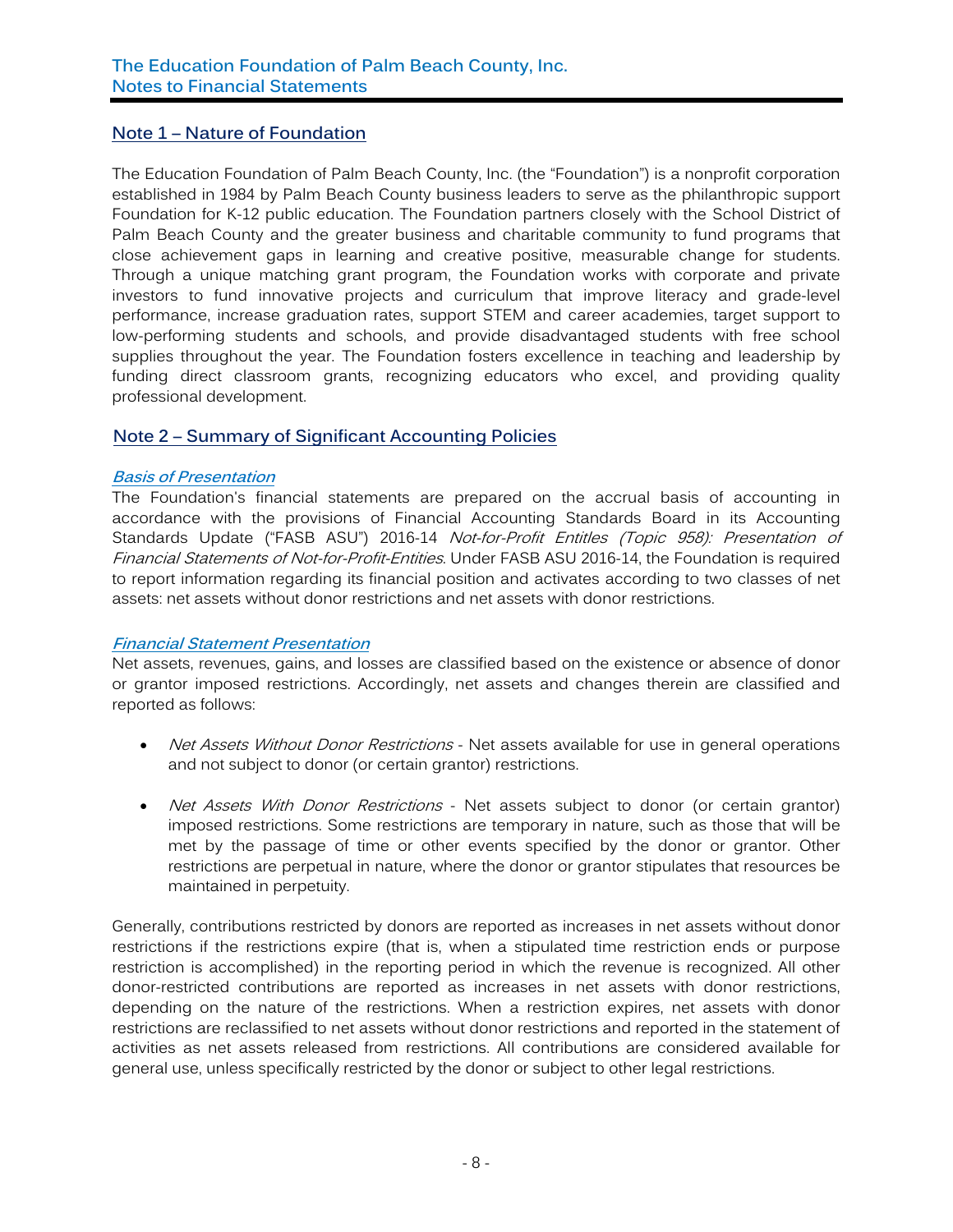# **Note 2 – Summary of Significant Accounting Policies, continued**

#### **Use of Estimates**

The preparation of financial statements in conformity with generally accepted accounting principles ("GAAP") requires management to make estimates and assumptions that affect the reported amounts of assets and liabilities and disclosure of contingent assets and liabilities at the date of the financial statements and the reported amounts of revenues and expenses during the reporting period. Actual results could differ from those estimates.

#### **Functional Allocation of Expenses**

The costs of providing the programs and other activities have been summarized on a functional basis in the accompanying statements of activities and changes in net assets. Certain program and support expenses, such as salaries, benefits and other administrative costs, are allocated among program services, general and administrative and fundraising based on management's analysis of these costs.

### **Contributions and Program Revenue**

Contributions received are recorded as revenue without donor restricted net assets or with donor restricted net assets depending on the existence or nature of any donor restrictions. Contributions that are restricted by the donor are reported as increases in net assets without donor restrictions if the restriction expires in the year in which the contributions are recognized. All other donorrestricted contributions are reported as increases in net assets with donor restrictions depending on the nature of the restrictions. When a restriction expires, net assets with donor restrictions are reclassified to net assets without donor restrictions.

#### **In-kind Contributions**

Contributed services and materials are reflected in the financial statements at their estimated fair value at the date of receipt. Contributed services are recognized as contributions if the services: (a) create or enhance non-financial assets or (b) require specialized skills, are performed by people with those skills, and would otherwise have been purchased. Contributed services from individual volunteers performing a variety of tasks that do not require specialized skills to assist the Foundation in carrying out its mission are not recognized in the financial statements.

### **Cash and Cash Equivalents**

The Foundation considers all highly liquid investments, for general operating purposes, with a maturity date of three months or less at date of purchase to be cash equivalents. At times during the year, the Foundation maintains balances with financial institutions which may exceed the federally insured limit of \$250,000. At June 30, 2021 and 2020, the Foundation's uninsured cash balances were approximately \$1,520,000 and \$1,776,000, respectively. The Foundation has not experienced any losses on such accounts and does not feel it is exposed to any significant risk with respect to cash and cash equivalents.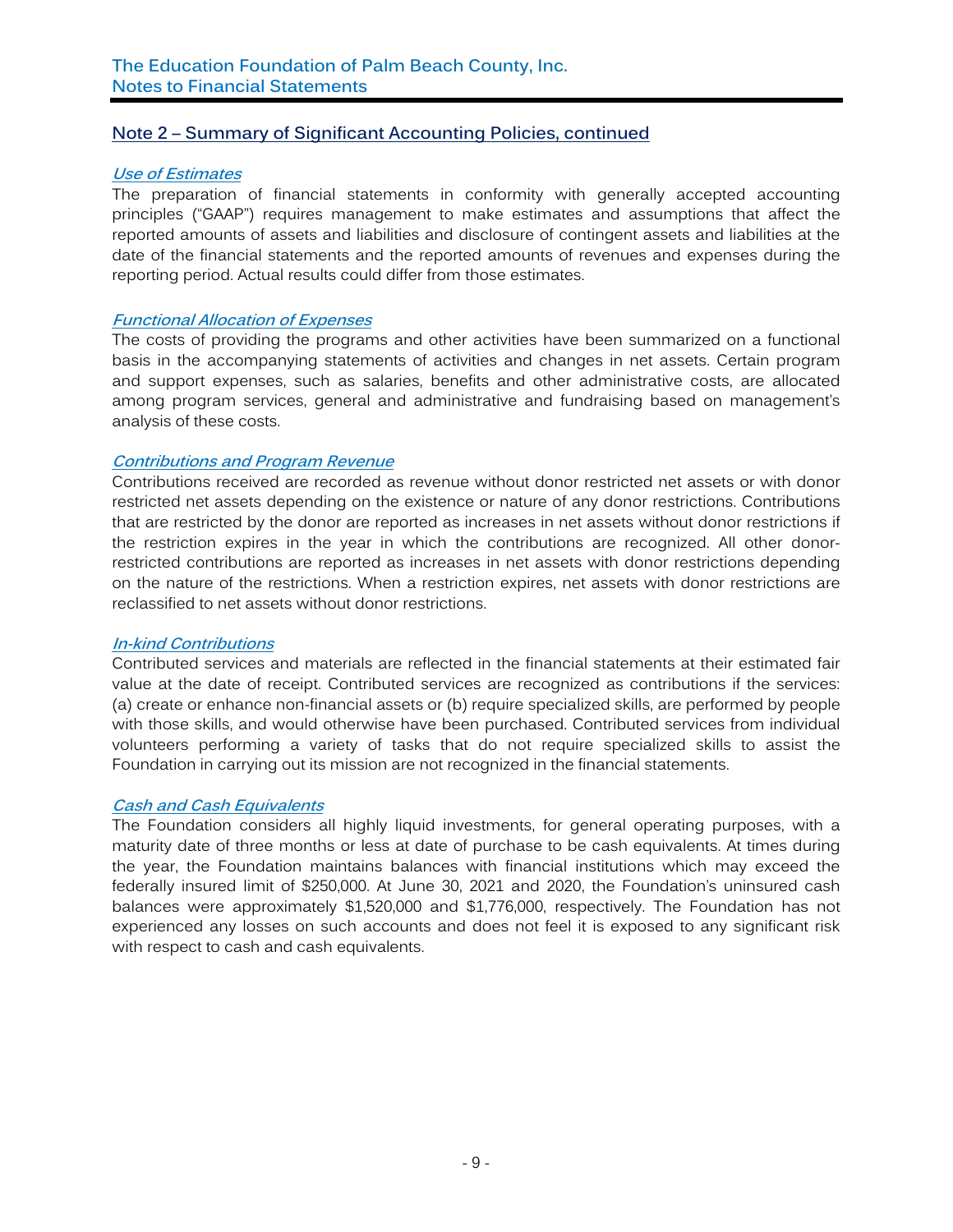# **Note 2 – Summary of Significant Accounting Policies, continued**

#### **Contributions and Grants Receivable**

Receivables are stated at the amount of the uncollected balance less an allowance for doubtful accounts, if considered necessary. Management periodically evaluates the adequacy of the allowance based on past experience and adverse situations that may affect the donor or grantor's ability to pay. Receivables are written off when deemed uncollectible. Recoveries of receivables previously written off are recognized as revenue when received. There was no allowance for doubtful accounts at June 30, 2021 and 2020, respectively.

#### **Inventory**

Inventory consists of school supplies held for distribution at the Red Apple Supply Store. Donated items are valued at their estimated fair value. Purchased items are recorded at the lower of cost or net realizable value.

#### **Investments**

Investments are stated at fair value and have been categorized based upon a fair value hierarchy, in accordance with FASB Accounting Standards Codification ("ASC") 820, Fair Value Measurements. The investments held at June 30, 2021 and 2020, respectively, consisted of money market balances and mutual funds. The Foundation's investments are being held for the benefit of certain pass-through contributors. As such, all investments earnings as well as portfolio gains and losses are recorded as changes to the related pass-through payable.

#### **Property and Equipment**

Property and equipment is capitalized at cost, if purchased, or, if acquired by contribution, at the estimated fair value on the date of contribution. The Foundation provides for depreciation on property and equipment over the useful lives of three (3) to five (5) years on the related depreciable assets using the straight-line method.

#### **Income Taxes**

The Foundation is a not-for-profit Foundation that is exempt from income taxes under Section 501(c)(3) of the Internal Revenue Code ("IRC"). Accordingly, no provision for income taxes has been recorded in the financial statements. The Foundation is required to operate in conformity with the provisions of the IRC to maintain its exempt status. The Foundation's tax years subject to examination by tax authorities generally remain open for three (3) years from the date of filing.

# **Fair Value of Financial Instruments**

FASB ASC 825, Disclosure About Fair Value of Financial Instruments, requires certain disclosures regarding the fair value of financial instruments. The Foundation estimates that the fair value of all financial instruments at June 30, 2021 and 2020, respectively, does not differ materially from the aggregate carrying values of its financial instruments recorded in the accompanying statements of financial position. The estimated fair value amounts have been determined by the Foundation using available market information and appropriate valuation methodologies. Considerable judgment is necessarily required in interpreting market data to develop the estimates of fair value, and, accordingly, the estimates are not necessarily indicative of the amounts that the Foundation could realize in a current market exchange.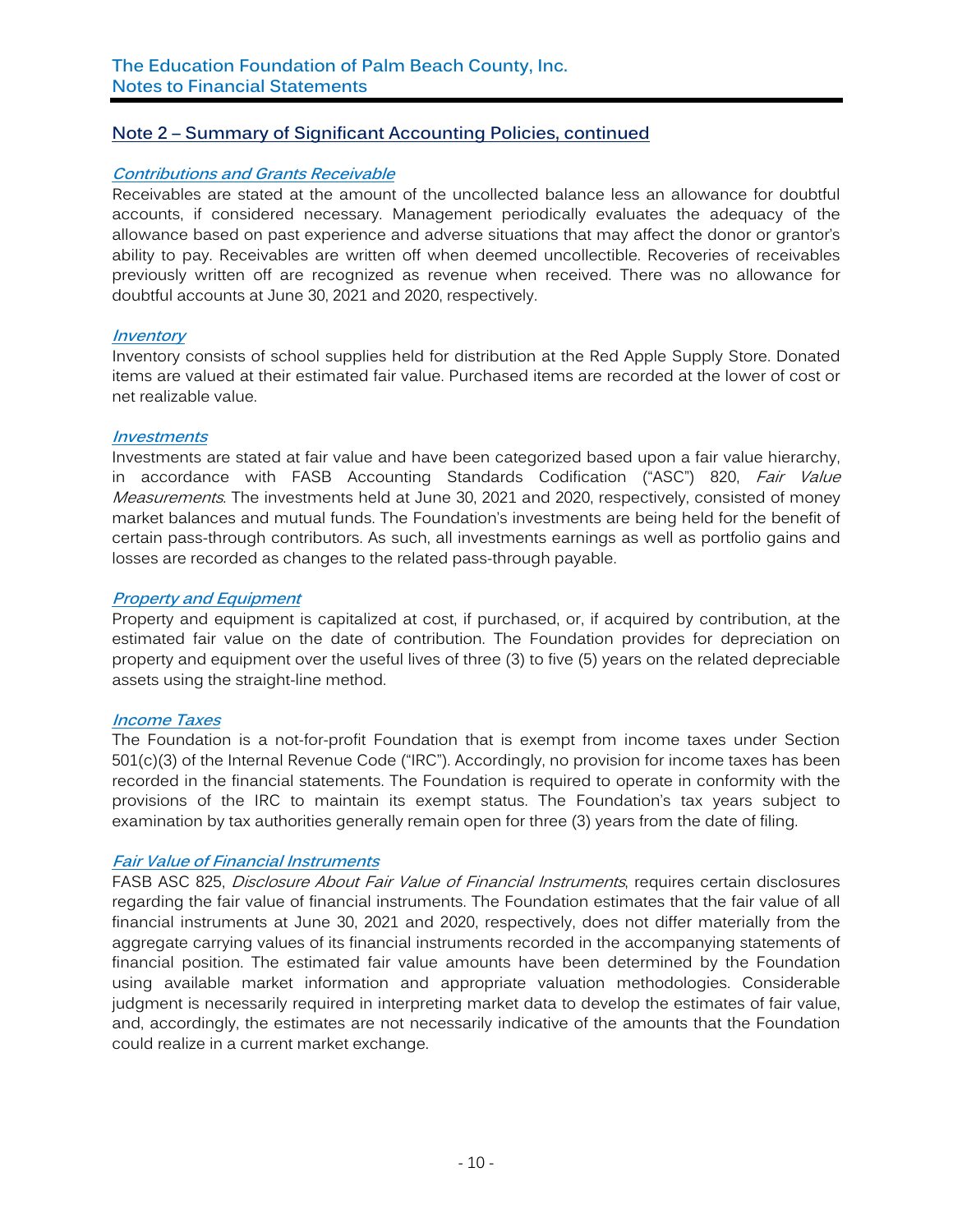# **Note 2 – Summary of Significant Accounting Policies, continued**

#### **Accounting Pronouncements Adopted**

The Foundation has adopted the financial statement presentation and disclosure standards contained in the FASB Accounting Standards Update ("ASU") No. 2018-08 – Not-for-Profit Entities (Topic 958), Clarifying the Scope and the Accounting Guidance for Contributions Received and Contributions Made, which clarifies and improves the scope and the accounting guidance for contributions received and contributions made. The change has been applied retrospectively with no effect on beginning net assets.

The Foundation has adopted ASU 2014-09, Revenue from Contracts with Customers (Topic 606). ASU 2014-09 affects any entity that either enters int contracts with customers to transfer goods or services or enters into contracts for the transfer of nonfinancial assets. Under ASU 2014-09, an entity will recognize revenue when it transfers promised goods or services to customers in an amount that reflects what it expects in exchange for goods or services. The change has been applied retrospectively with no effect on beginning net assets.

#### **Recent Accounting Pronouncement**

In February 2016, the FASB issued ASU No. 2016-02, Leases. The new standard establishes a right-ofuse ("ROU") model that requires a lessee to record a ROU asset and a lease liability on the statements of financial position for all leases with terms longer than twelve (12) months. Leases will be classified as either finance or operating, with classification affecting the pattern of expense recognition in the statements of functional expenses. Due to the COVID-19 pandemic, relief has been offered by the FASB and the effective date has been extended to fiscal years beginning after December 15, 2021, with early adoption permitted. The Foundation is currently evaluating the potential impact of this ASU on the financial statements.

#### **Reclassifications**

Certain reclassifications have been made to the comparative period amounts to conform to our current period presentation. These reclassifications had no impact on previously presented financial condition of results and operations.

#### **Date of Management's Review**

Management evaluated the Foundation's activity through February 1, 2022, the date on which the financial statements were available to be issued, for events that require recognition in the financial statements or disclosure in the notes thereto.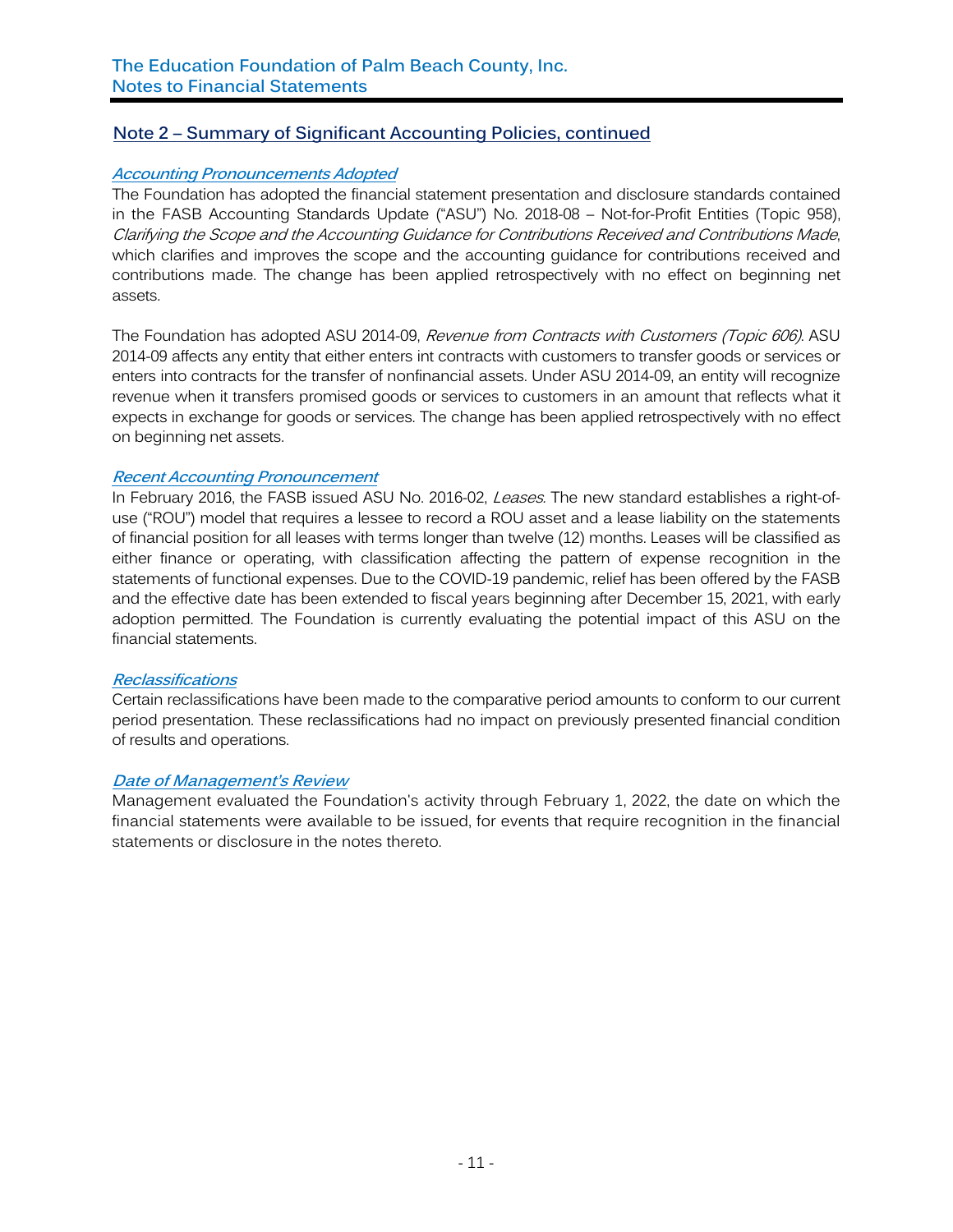# **Note 3 – Liquidity and Availability of Resources**

Financial assets available for general expenditure, that is, without donor or other restrictions limiting their use, within one year of the statement of financial position date, comprise the following at June 30, 2021:

| Financial assets:                                            |                 |
|--------------------------------------------------------------|-----------------|
| Cash                                                         | \$<br>2.732.449 |
| Investments                                                  | 354.509         |
| Total financial assets                                       | 3,086,958       |
| Financial assets not available for general expenditure:      |                 |
| Restricted by donors with purpose restrictions               | 768.875         |
| Pass-through funds payable                                   | 1,194,720       |
| Total financial assets not available for general expenditure | 1,963,595       |
| Total financial assets available for general expenditure     | \$<br>1.123.363 |

The Foundation has a policy to structure its financial assets to be available as its general expenditures, liabilities and other obligations come due.

### **Note 4 – Property and Equipment**

Property and equipment consisted of the following as of June 30:

|                                                           | 2021                      |    | 2020               |  |  |
|-----------------------------------------------------------|---------------------------|----|--------------------|--|--|
| Machinery and equipment<br>Less: accumulated depreciation | \$<br>96.926<br>(42, 352) | S  | 39.480<br>(37,599) |  |  |
| Property and equipment, net                               | \$<br>54.574              | \$ | 1.881              |  |  |

Depreciation expense amounted to \$4,753 and \$9,901 for the years ended June 30, 2021 and 2020, respectively.

# **Note 5 – Notes Payable**

During April 2020, the Foundation was granted a loan from a financial institution for the aggregate amount of \$89,859 pursuant to the Paycheck Protection Program ("PPP") under Division A, Title I of the CARES Act. Under the terms of the PPP, certain amounts of the loan may be forgiven if they are used for qualifying expenses as described in the CARES Act. On January 7, 2021, the Foundation received official notice from the Small Business Administration for the full forgiveness of the outstanding PPP loan balance totaling \$89,859.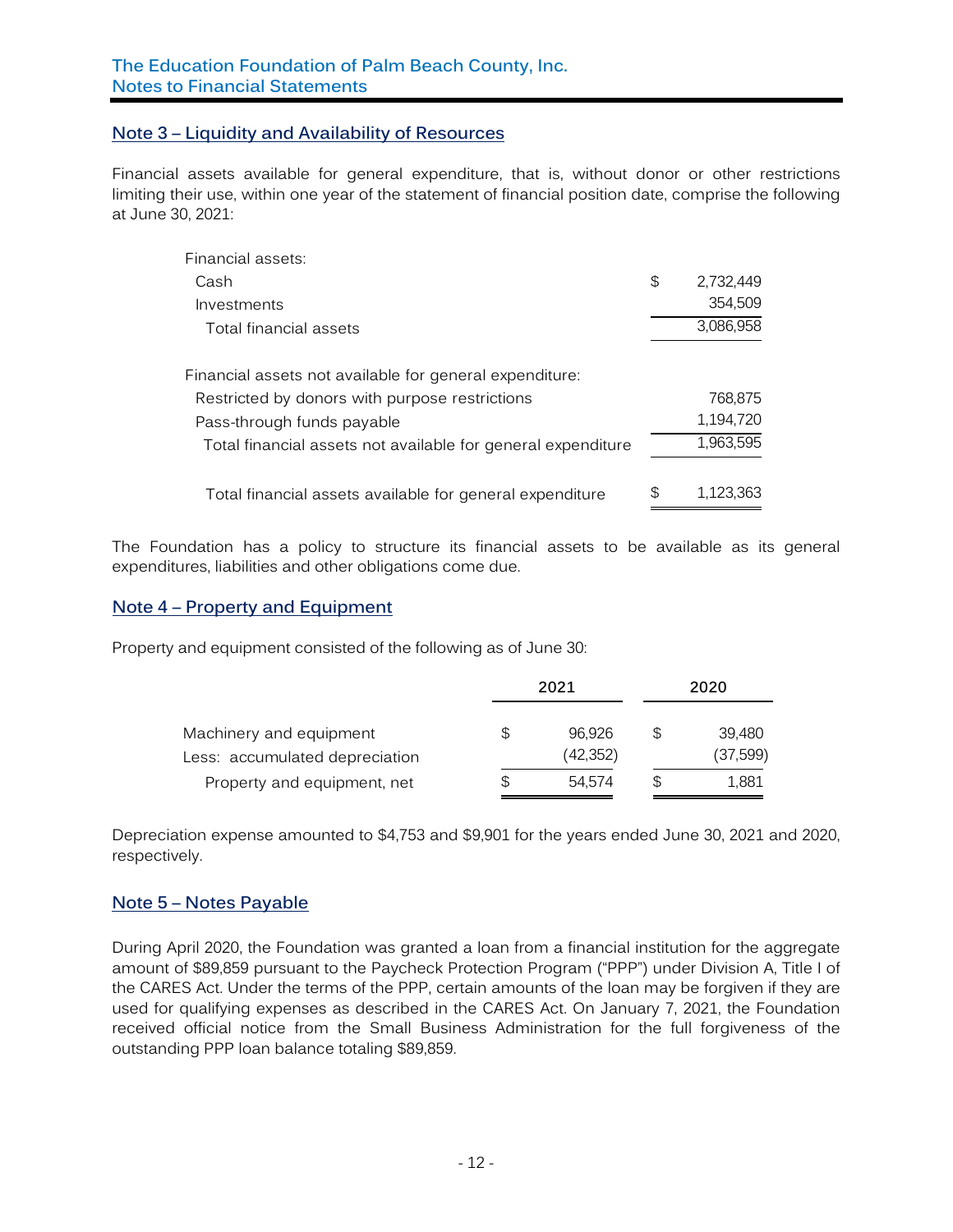# **Note 6 – Commitments and Contingencies**

#### **Significant Concentrations**

The Foundation operates exclusively in Palm Beach County, Florida, and is subject, to some extent, to economic conditions and fluctuations in that geographic area.

#### **Operating Lease Agreement**

The Foundation leases space for the Red Apple Supply Store and warehouse pursuant to a lease agreement with the School Board of Palm Beach County that expires on June 30, 2023. The annual rental for the property is \$1. The agreement requires that other operating and maintenance costs of running the facility be paid by the Foundation. The lease is accounted for as an exchange transaction due to the nature of the Foundation's standby commitments.

#### **COVID-19 Pandemic**

In March 2020, the World Health Foundation (the "WHO") classified the COVID-19 outbreak as a pandemic, based on the rapid increase in exposure globally. The full impact of the COVID-19 outbreak continues to evolve as of the date of these financial statements. As such, it is uncertain as to the full magnitude that the pandemic will have on the Foundation's financial condition, liquidity, and future results of operations. Management is actively monitoring the impact of the global situation on its financial condition, liquidity, operations, suppliers, and workforce. Given the daily evolution of the COVID-19 outbreak and the global responses to curb its spread, the Foundation is not able to estimate the effects of the COVID-19 outbreak on its results of operations, financial condition, or liquidity for fiscal year 2022.

# **Note 7 – Net Assets with Donor Restrictions**

Net assets with donor restrictions consist of the following at June 30:

|                            | 2021 |         | 2020            |
|----------------------------|------|---------|-----------------|
|                            |      |         |                 |
| Purpose restrictions:      |      |         |                 |
| Red Apple Supply store     | \$   | 774.618 | \$<br>621.881   |
| Other programs             |      | 45.118  | 256,154         |
| Career education           |      | 17,360  | 140,875         |
| Total purpose restrictions | \$   | 837,096 | \$<br>1,018,910 |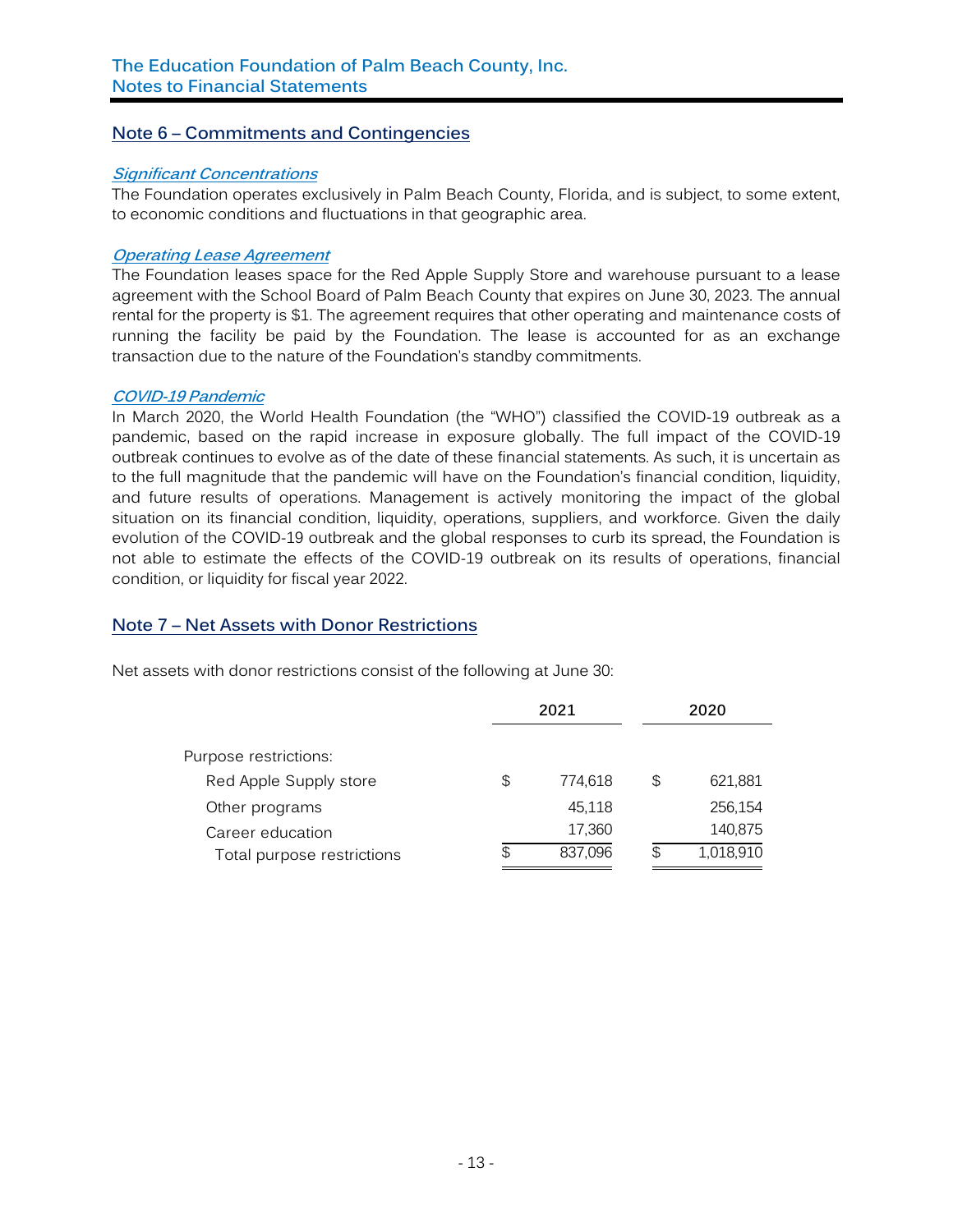# **Note 8 – Net Assets Released from Donor Restriction**

Net assets released from donor restriction consist of the following at June 30:

|                            | 2021            |     | 2020      |
|----------------------------|-----------------|-----|-----------|
| Purpose restrictions:      |                 |     |           |
| Other programs             | \$<br>1,240,889 | \$  | 960,021   |
| Career education           | 290,792         |     | 98.279    |
| Red Apple Supply store     | 290,721         |     | 1,007,090 |
| Total purpose restrictions | \$<br>1,822,402 | \$. | 2,065,390 |

#### **Note 9 – Fair Value Measurements**

Certain financial assets are recorded at fair value. Fair value is defined as the price that would be received to sell an asset between market participants in an orderly transaction on the measurement date. The market in which the reporting entity would sell the asset with the greatest volume and level of activity for the asset is known as the principal market. When no principal market exists, the most advantageous market is used. This is the market in which the reporting entity would sell the asset with the price that maximizes the amount that would be received. Fair value is based on assumptions market participants would make in pricing the asset. Generally, fair value is based on observable quoted market prices or derived from observable market data when such market prices or data are available. When such prices or inputs are not available, the reporting entity should use valuation models.

The Foundation's assets recorded at fair value are categorized based on the priority of the inputs used to measure fair value. Fair value measurement standards require an entity to maximize the use of observable inputs (such as quoted prices in active markets) and minimize the use of unobservable inputs (such as appraisals or other valuation techniques) to determine fair value. The inputs used in measuring fair value are categorized into three levels, as follows:

**Level 1** - Inputs are based upon quoted prices for identical instruments traded in active markets.

**Level 2** - Inputs that are based upon quoted prices for similar instruments in active markets, quoted prices for identical or similar investments in markets that are not active, or models based on valuation techniques for which all significant assumptions are observable in the market or can be corroborated by observable market data for substantially the full term of the investment.

**Level 3** - Inputs are generally unobservable and typically reflect management's estimates of assumptions that market participants would use in pricing the asset. The fair values are therefore determined using model-based techniques that include option pricing models, discounted cash flow models, and similar techniques.